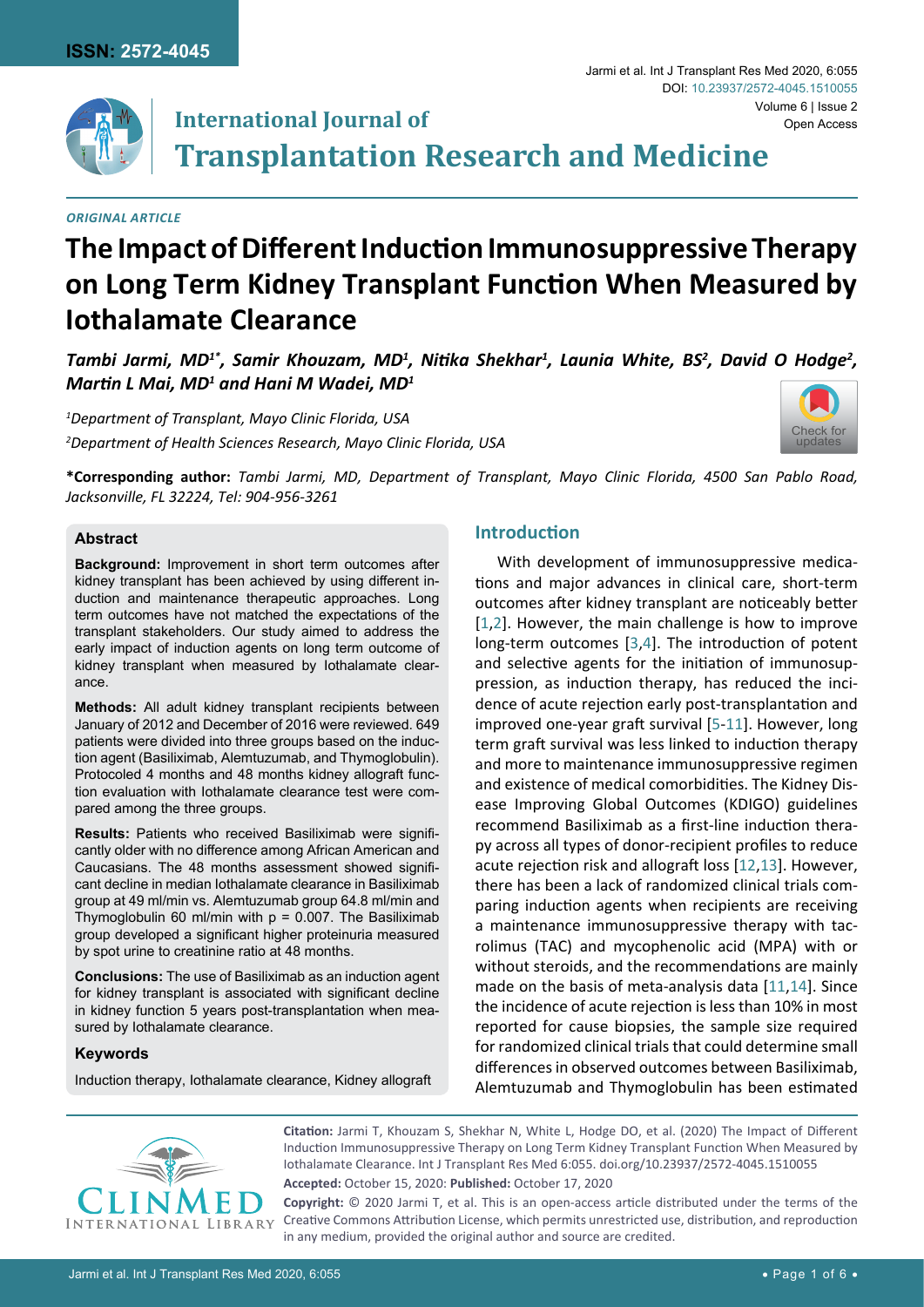to be between 1600 and 7000 [\[15](#page-5-4)]. Such studies would be difficult to conduct from logistics standpoints. Given such an obstacle, we reviewed 649 kidney transplant recipients at Mayo Clinic Florida from 2012 to 2016 and compared the long term kidney transplant function, based on the induction therapy used at the time of transplantation. Kidney allograft function was mea-sured by Iothalamate as a standard clearance test [[16](#page-5-5)].

# **Materials and Methods**

#### **Patient population**

After obtaining required IRB approval, all adult patients who received kidney transplant at Mayo Clinic Florida between January 2012 and December 2016 were reviewed in this study. 797 adult patients were identified; we excluded patients who received combined kidney and other solid organ transplant, kidney after previous solid organ transplant, and second or third kidney transplant. 649 patients were included in this study.

#### **Study design**

The study is a retrospective analysis of kidney transplant recipients at a single transplant center, Mayo Clinic Florida Transplant Center. Patients were divided into three groups based on the induction agent used at the time of transplantation and according to immunosuppressive therapy protocols approved and adopted by Mayo Clinic Transplant Enterprise. Group 1: Represent low immunological risk and received Basiliximab (patients 65 years of age and older and/or two haplotype matched donors or zero mismatch), Group 2: Received Alemtuzumab (patients 64 years of age and younger and/or no detected Donor Specific Antibodies (DSA) or detected DSA but with Mean Florescence Intensity (MFI) < 2000), Group 3: Represent high immunological risk and received Thymoglobulin (patients 64 years of age and younger with DSA at MFI ≥ 2000 or positive acceptable flow cytometry cross match with DSA at any value). Group 1 and 3 will receive maintenance steroid with 5 mg prednisone on daily basis. Group two will not

receive maintenance steroid. All transplant recipients were maintained on TAC and MPA for long term immunosuppression.

#### **Data points**

Patients' demographic data were collected. Allografts functional data points on 4 and 48 months were collected and included: Iothalamate clearance which is a standard of care at our center and performed on all kidney transplant recipients within the first 4 months and at 48 months post-transplant. Urine protein to creatinine ratio, time to first rejection, TAC level with first rejection and pathology score of first rejection.

#### **Statistical analysis**

Categorical variables were presented as the number of subjects and the percentages. Medians were used to summarize the continuous variables. Overall comparisons among the groups for categorical variables were completed using the  $\chi^2$  test. The Kruskal-Wallis test was used to compare continuous variables. The cumulative probability of a rejection was estimated using the Kaplan-Meier method. These curves were compared between groups using the log-rank test. All analyses were completed using SAS version 9.4 (Cary, NC).

#### **Results**

#### **Demographics**

Out of the 649 reviewed patients, group 1 has 149 patients received Basiliximab, group 2 has 264 received Alemtuzumab and group 3 has 236 received Thymoglobulin. Patients induced with Basiliximab were significantly older as expected. African Americans patients were represented in each group with no significant differences when compared to White patients ([Table 1](#page-1-0)).

# **Kidney transplant long term function based on induction agents**

The protocoled 4 months Iothalamate clearance

|                               | Alemtuzumab | Basiliximab | Thymoglobulin | p value  |
|-------------------------------|-------------|-------------|---------------|----------|
| Age                           |             |             |               | < 0.0001 |
| N                             | 264         | 149         | 236           |          |
| Sex                           |             |             |               | 0.0006   |
| Female                        | 91 (34.5%)  | 54 (36.2%)  | 119 (50.4%)   |          |
| Male                          | 173 (65.5%) | 95 (63.8%)  | 117 (49.6%)   |          |
| Race                          |             |             |               | 0.3546   |
| Missing                       | 79          | 57          | 47            |          |
| White                         | 83 (44.9%)  | 50 (54.3%)  | 79 (41.8%)    |          |
| <b>Black/African American</b> | 89 (48.1%)  | 37 (40.2%)  | 99 (52.4%)    |          |
| Other                         | 13 (7.0%)   | $5(5.4\%)$  | 11 (5.8%)     |          |

#### <span id="page-1-0"></span>**Table 1:** Patients demographics.

Patients demographics, 649 patients were enrolled. Age was significantly higher in group received Basiliximab as expected based on immunosuppressive induction protocol (patients 65 years of age and older). Thymoglobulin induction group has equal female and male distribution when compared to Alemtuzumab and Basiliximab.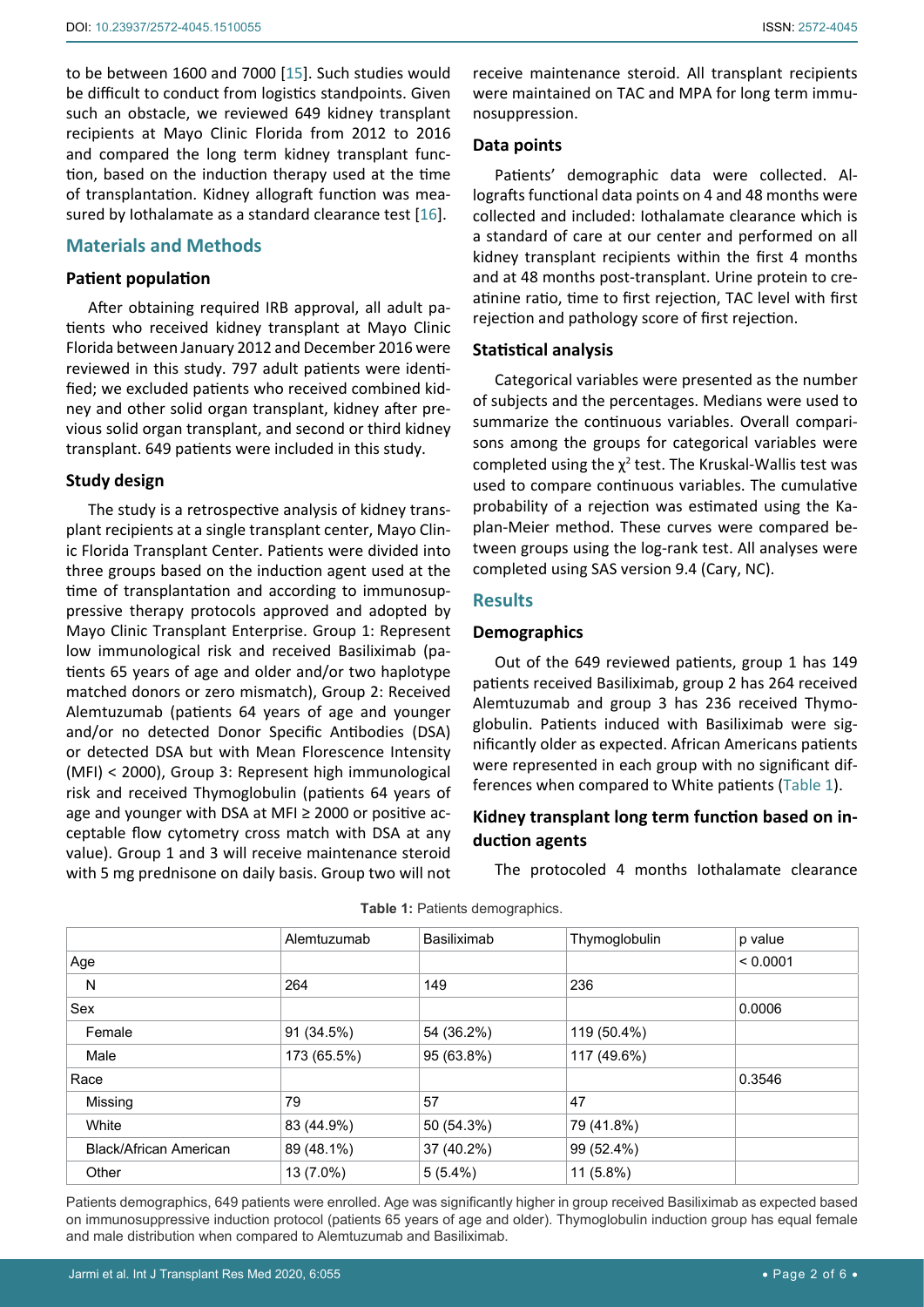<span id="page-2-0"></span>

**Figure 1:** (A) Iothalamate clearance at 48 months, Recipients induced with Basiliximab (149 patients) showed significant decline in Iothalamate clearance at 49 when compared to Alemtuzumab (264 patients) at 64.8 and Thymoglobulin (236 patients) at 60 with p = 0.007; (B) Iothalamate clearance at 48 months, after excluding of recipients from donors with KDPI > 85%. Recipients induced with Basiliximab (129 patients) showed significant decline in Iothalamate clearance at 52 when compared to Alemtuzumab (256 patients) at 64 and Thymoglobulin (229 patients) at 61 with p = 0.02.

showed no difference among the three groups (Alemtuzumab 65.7 ml/min, Basiliximab 62.8 ml/min and Thymoglobulin 68.6 ml/min, p = 0.13). However, it was significantly lower in patients induced with Basiliximab at 48 months in comparison to Alemtuzumab and Thymoglobulin (p < 0.007) [\(Figure 1A](#page-2-0)). When we compared the three groups at 48 months after excluding all patients who received deceased kidney allografts from donors with kidney donor profile index (KDPI) greater than 85%, we found similar significant decline in allograft function at 48 months in patients induced with Basiliximab (52 ml/min) when compared with Alemtuzumab (64.0 ml/ min) and Thymoglobulin (61 ml/min) [\(Figure 1B\)](#page-2-0). Overall, 48 months proteinuria, measured by spot urine protein to creatinine ratio, among the three groups was not high. However, it was significantly higher at 48 months in patients induced with Basiliximab (0.2) when compared to patients induced with Alemtuzumab (0.1) and Thymoglobulin  $(0.1)$   $(p < 0.03)$  ([Figure 2](#page-2-1)).

# **Rejection, Cytomegalovirus (CMV) and Polyomavirus (BK) incidence**

Although, Banff classification of first diagnosed rejection based on protocoled and indicated biopsies was not different among the three groups, patients induced with Basiliximab showed 7.4% increase incidence of IIB rejection when compared to Alemtuzumab 2.9% and Thymoglobulin 0.0% with  $p < 0.3$  ([Table 2](#page-3-0)). Time for first

<span id="page-2-1"></span>

**Figure 2:** 48 months protein creatinine ratio measurement showed significantly elevated mean protein/creatinine when measured at 48 months at 0.2 when compared to protein/ creatinine of 0.1 with both Alemtuzumab and Thymoglobulin when used for induction.

 $P < 0.03$ .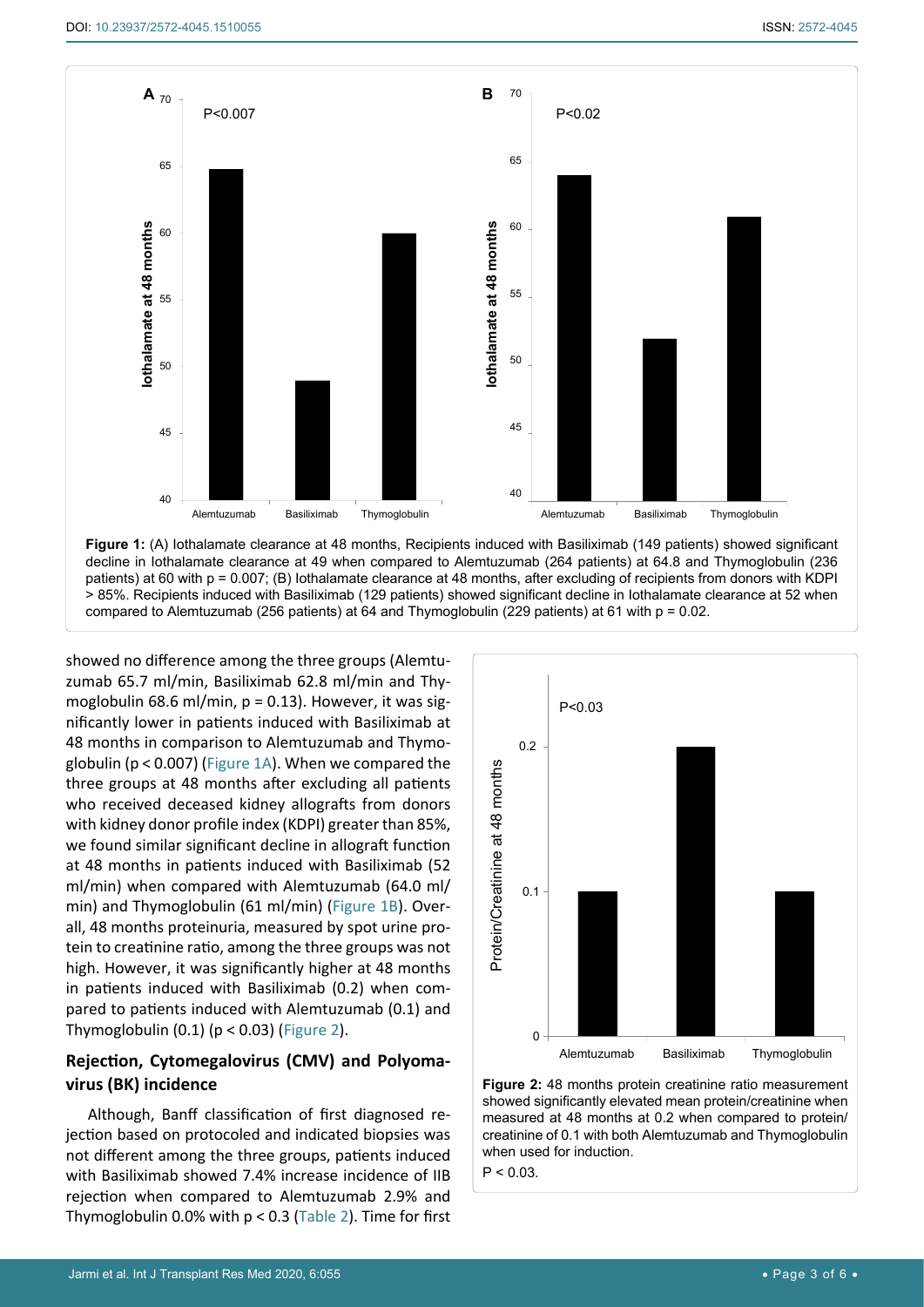|                           | Alemtuzumab ( $N = 35$ ) | Basiliximab (N = 27) | Thymoglobulin $(N = 27)$ | p value |
|---------------------------|--------------------------|----------------------|--------------------------|---------|
| <b>Rejection Severity</b> |                          |                      |                          | 0.3813  |
| <b>Borderline</b>         | 19 (55.9%)               | 14 (51.9%)           | 21 (77.8%)               |         |
| IA                        | 8(23.5%)                 | 7 (25.9%)            | 5(18.5%)                 |         |
| ΙB                        | 5(14.7%)                 | $2(7.4\%)$           | $0(0.0\%)$               |         |
| <b>IIA</b>                | $1(2.9\%)$               | 1(3.7%)              | 1(3.7%)                  |         |
| <b>IIB</b>                | $1(2.9\%)$               | $2(7.4\%)$           | $0(0.0\%)$               |         |

<span id="page-3-0"></span>**Table 2:** Rejection severity.

First diagnosed rejection classified according to Banff 2017 criteria showed no significant difference among the three induction agents. Patients who received Basiliximab for induction had 7.4% increase incidence of IIB rejection when compared to 2.9% with Alemtuzumab and 0% with Thymoglobulin.  $P = 0.3$ .

<span id="page-3-1"></span>

the three groups ( $p > 0.05$ ); (B) Tacrolimus level checked within the 24 to 48 hours prior to first diagnosed rejection showed acceptable therapeutic levels and no differences among the three groups (p > 0.05).

rejection [\(Figure 3A](#page-3-1)) was not different among the three induction groups ( $p > 0.05$ ) and Tacrolimus level at the time of first rejection was at 7.5 ng/mL with Thymoglobulin, 6.8 ng/mL with Alemtuzumab and 7.1 ng/mL with Basiliximab group [\(Figure 3B](#page-3-1)) (p > 0.05). Among the three groups of patients, incidence of viremia was higher with Thymoglobulin and viremia incidence was higher with Alemtuzumab. The overall incidence of CMV and BK was not significant among the three groups ([Figure 4](#page-4-5)).

# **Discussion**

Conventionally, the monoclonal antibodies directed against the activated interleukin-2 receptor such as Basiliximab, have been usually reserved for low to moderate immunologic risk patients [[17](#page-5-6)-[19](#page-5-7)], whereas the depleting agents, such as Thymoglobulin and Alemtuzumab, have been used in high-risk recipients receiving kidney transplantation [[7](#page-4-6),[20](#page-5-8),[21](#page-5-9)]. Our study is a retrospective analysis of kidney allograft's long term function based on immunosuppressive induction agents used at time of transplant. We found a significant drop in Iothalamate clearance when measured

at 48 months post-transplant. However, the 4 months Iothalamate clearance was similar among all patients. This change from equivalent Iothalamate clearance at 4 months between the groups to a drop in Iothalamate clearance at 48 months in basiliximab group may be less related to donor factors and more to immunosuppressive approach. In order to correct for the donor factors, we repeated the 48 months analysis after excluding all recipients from all three groups who received kidney allografts from deceased donors with KDPI > 85%. The secondary analysis still showed significant drop in Iothalamate clearance in patients received Basiliximab for induction when compared to Alemtuzumab and Thymoglobulin.

The Cochrane Collaboration published a meta-analysis of randomized controlled trials that compared IL-2 receptor antagonist, such as Basiliximab, induction with placebo and Thymoglobulin [[22](#page-5-10)]. Acute rejection rates were lower with IL-2 receptor antagonist versus placebo and graft loss was reduced. However, Thymoglobulin was not more effective in preventing rejection,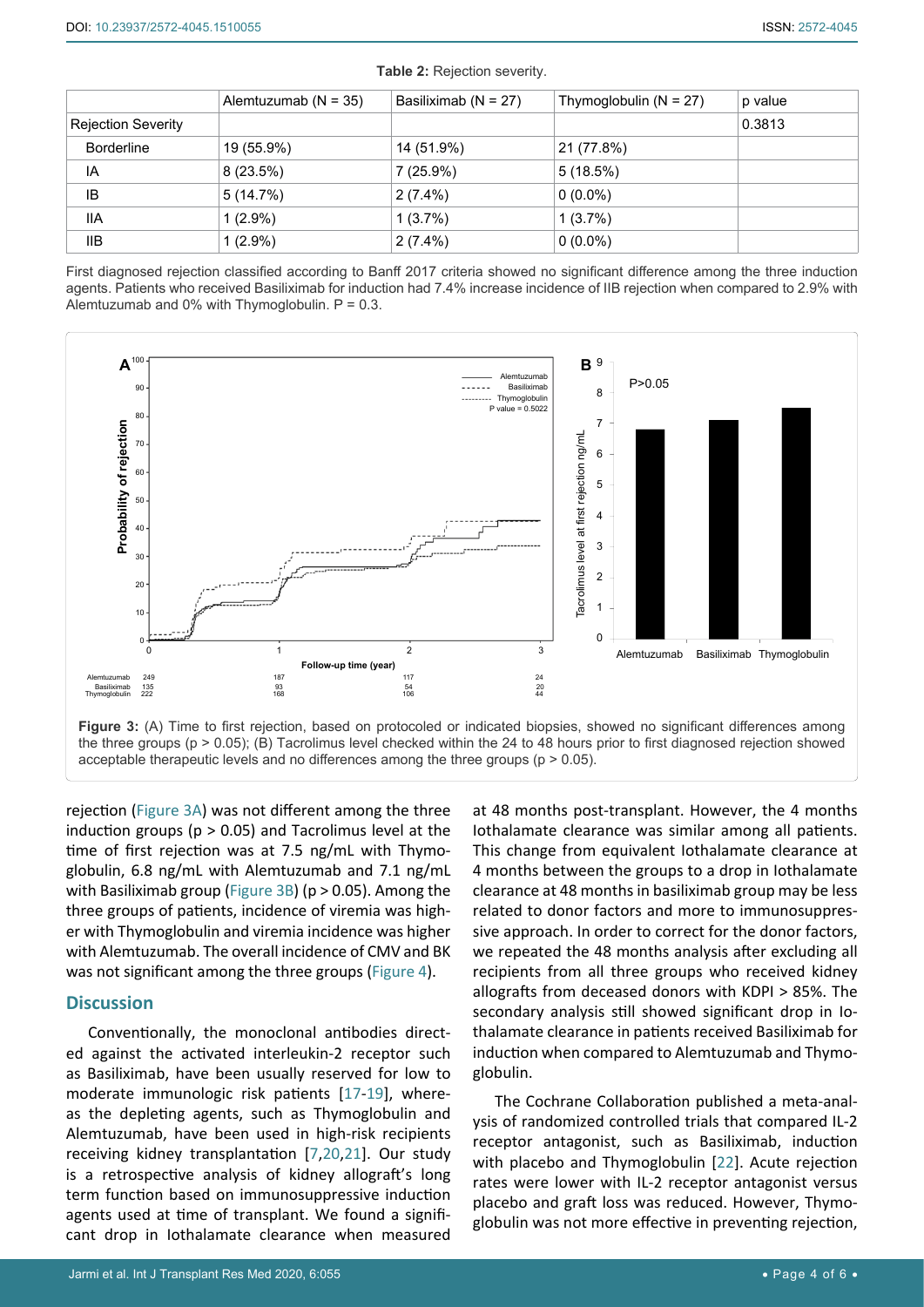<span id="page-4-5"></span>

**Figure 4:** First diagnosed CMV viremia ( $\Box$ ), based on screening test and/or symptoms, was reported as percentage of patients who tested positive and showed no difference among the three groups (p=0.17). Incidence of BK viremia ( ) was higher in patients who received Alemtuzumab for induction but not significant (p=0.18). Incidence of BK viruria ( $\Box$ ) was similar in all patients group ( $p = 0.9$ ).

and the safety profile favored IL-2 receptor antagonist induction. Based largely on these findings, Kidney Disease Improving Global Outcomes (KDIGO) guidelines recommended that induction therapy with a biological agent be a routine part of the initial immunosuppressive regimen and that an IL-2 receptor antagonist agent to be the first-line therapy [[23](#page-5-15)]. However, little information is available about the long term effects of the IL-2 receptor antagonist Basiliximab, most of the published studies addressed the short term benefits and risks of Basiliximab in terms of reducing incidence of rejection and monitoring for side effects [[17](#page-5-6)]. In our study, we reviewed the long term, five years, kidney allografts outcome when using Basiliximab vs. Alemtuzumab and Thymoglobulin for induction. We showed no difference in time to first diagnosed rejection, no difference in the severity of first diagnosed rejection based on Banff classification [[24\]](#page-5-16) among patients who were induced with Basiliximab when compared to Alemtuzumab and Thymoglobulin. We accounted for possible donor factors represented by high KDPI by repeating the analysis after excluding all patients who received kidney allografts from donors with KDPI > 85%. The Iothalamate clearance [[25\]](#page-5-17) at 5 years post-transplant was significantly lower in patients who received Basiliximab for induction when compared to Alemtuzumab and Thymoglobulin. This results remains the same even after we excluded old recipient of kidney allograft from donors with KDPI > 85%. Despite the similarities in serology and pathology findings among the three groups, the significant difference in Iothalamate clearance at 5 years post-transplant

in the Basiliximab group is alarming. We could argue that the patients who received Basiliximab had chronic smoldering and subclinical cellular injury that resulted in such decline in kidney allograft function and the increase in proteinuria [\[26](#page-5-11)[,27](#page-5-12)].

In this study, we analyzed the incidence of viral infection, mainly CMV and BK, among the 3 groups of patients based on the induction agent. Multiple studies have shown an increased risk of viral infection when T-cell depleting agent is used for induction therapy versus Basiliximab [[28-](#page-5-13)[30](#page-5-14)]. However, we found no significant difference in the incidence of either CMV or BKV disease among the different induction groups.

# **Conclusion**

This study demonstrated potential effect of the induction agent used at the time of kidney transplantation on 5 years allograft function when measured by Iothalamate clearance. Using Basiliximab resulted in lower Iothalamate clearance and increased proteinuria 5 years post-transplant.

### **References**

- <span id="page-4-0"></span>1. [Gaston RS \(2016\) Improving Long-Term outcomes in kid](https://pubmed.ncbi.nlm.nih.gov/28066070)[ney transplantation: Towards a new paradigm of post-trans](https://pubmed.ncbi.nlm.nih.gov/28066070)[plant care in the United States. Trans Am Clin Climatol As](https://pubmed.ncbi.nlm.nih.gov/28066070)[soc 127: 350-361.](https://pubmed.ncbi.nlm.nih.gov/28066070)
- <span id="page-4-1"></span>2. [Wang JH, MA Skeans, AK Israni \(2016\) Current status of](https://pubmed.ncbi.nlm.nih.gov/27742381)  [kidney transplant outcomes: Dying to survive. Adv Chronic](https://pubmed.ncbi.nlm.nih.gov/27742381)  [Kidney Dis 23: 281-286.](https://pubmed.ncbi.nlm.nih.gov/27742381)
- <span id="page-4-2"></span>3. [Patel AK, M Samaniego \(2016\) The struggle for optimiza](https://pubmed.ncbi.nlm.nih.gov/27742380)[tion of long-term outcomes after kidney transplantation.](https://pubmed.ncbi.nlm.nih.gov/27742380)  [Adv Chronic Kidney Dis 23: 280.](https://pubmed.ncbi.nlm.nih.gov/27742380)
- <span id="page-4-3"></span>4. [Brennan DC \(2006\) Long-term trends in allograft survival.](https://pubmed.ncbi.nlm.nih.gov/16412966)  [Adv Chronic Kidney Dis 13: 11-17.](https://pubmed.ncbi.nlm.nih.gov/16412966)
- <span id="page-4-4"></span>5. [Halloran PF \(2004\) Immunosuppressive drugs for kidney](https://pubmed.ncbi.nlm.nih.gov/15616206)  [transplantation. N Engl J Med 351: 2715-2729.](https://pubmed.ncbi.nlm.nih.gov/15616206)
- 6. [Hellemans R, JL Bosmans, D Abramowicz \(2007\) Induction](https://pubmed.ncbi.nlm.nih.gov/27223882)  [therapy for kidney transplant recipients: Do we still need](https://pubmed.ncbi.nlm.nih.gov/27223882)  [anti-il2 receptor monoclonal antibodies? Am J Transplant](https://pubmed.ncbi.nlm.nih.gov/27223882)  [17: 22-27.](https://pubmed.ncbi.nlm.nih.gov/27223882)
- <span id="page-4-6"></span>7. [Penny Hill, Nicholas B Cross, A Nicholas R Barnett, Sue](https://pubmed.ncbi.nlm.nih.gov/28073178)[tonia C Palmer, Angela C Webster \(2017\) Polyclonal and](https://pubmed.ncbi.nlm.nih.gov/28073178)  [monoclonal antibodies for induction therapy in kidney](https://pubmed.ncbi.nlm.nih.gov/28073178)  [transplant recipients. Cochrane Database Syst Rev 1:](https://pubmed.ncbi.nlm.nih.gov/28073178)  [CD004759.](https://pubmed.ncbi.nlm.nih.gov/28073178)
- 8. [Hamid Reza Khalkhali, Ali Ghafari, Ebrahim Hajizadeh,](https://pubmed.ncbi.nlm.nih.gov/21143092)  [Anoushirvan Kazemnejad \(2010\) Risk factors of long-term](https://pubmed.ncbi.nlm.nih.gov/21143092)  [graft loss in renal transplant recipients with chronic allograft](https://pubmed.ncbi.nlm.nih.gov/21143092)  [dysfunction. Exp Clin Transplant 8: 277-282.](https://pubmed.ncbi.nlm.nih.gov/21143092)
- 9. [Bekir Tanriover, Vishal Jaikaransingh, Malcolm P MacCo](https://pubmed.ncbi.nlm.nih.gov/27364616)[nmara, Justin R Parekh, Swee-Ling Levea, et al. \(2016\)](https://pubmed.ncbi.nlm.nih.gov/27364616)  [Acute rejection rates and graft outcomes according to](https://pubmed.ncbi.nlm.nih.gov/27364616)  [induction regimen among recipients of kidneys from de](https://pubmed.ncbi.nlm.nih.gov/27364616)[ceased donors treated with tacrolimus and mycophenolate.](https://pubmed.ncbi.nlm.nih.gov/27364616)  [Clin J Am Soc Nephrol 11: 1650-1661.](https://pubmed.ncbi.nlm.nih.gov/27364616)
- 10. [Elisabet Van Loon, Aleksandar Senev, Evelyne Lerut,](https://pubmed.ncbi.nlm.nih.gov/32091487)  [Maarten Coemans, Jasper Callemeyn, et al. \(2020\) As](https://pubmed.ncbi.nlm.nih.gov/32091487)[sessing the complex causes of kidney allograft loss. Trans](https://pubmed.ncbi.nlm.nih.gov/32091487)[plantation.](https://pubmed.ncbi.nlm.nih.gov/32091487)